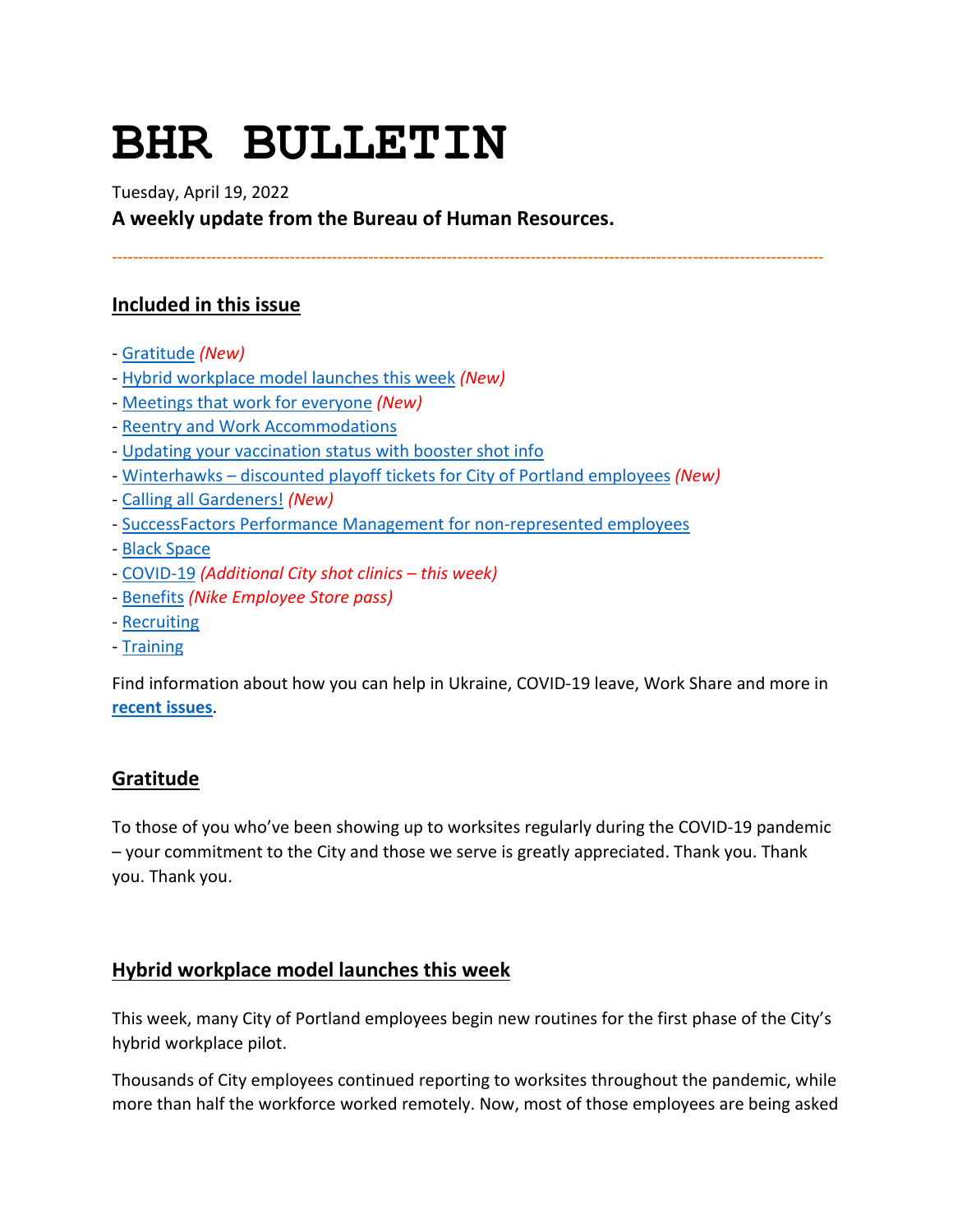to come to their worksites the equivalent of at least one day per week to foster collaboration, customer service and community-building. Following an evaluation period, the City will begin the next phase of the pilot in September.

The City's workplace reentry team has provided resources to support employees with workplace transitions, including a reentry [quick guide](https://t.e2ma.net/click/fl8kjj/3bt161/3zr0n4) and an [employee intranet page.](https://t.e2ma.net/click/fl8kjj/3bt161/jss0n4)

For additional information, please contac[t CityReentry@portlandoregon.gov.](mailto:CityReentry@portlandoregon.gov)

#### <span id="page-1-0"></span>**Meetings that work for everyone**

For the past two years most of the workforce has been performing job duties remotely. During that time, we discovered new ways to meet and connect. As we transition to onsite and hybrid work schedules, let's examine once again how we come together, considering each person's well-being.

- 1. Check your agenda. Is a meeting necessary? Would a phone call or email do?
- 2. Don't require your meeting to be in-person only.
- 3. When scheduling, be considerate of invitees' calendars.
	- a. Allow for possible travel time from the last meeting.
	- b. If a time slot that works is the only remaining open hour on someone's calendar, don't schedule that time without at least checking in first.
	- c. Allow for breaks if the meeting is over an hour.
- 4. Know who will be in person and who will be remote, and plan accordingly.
- 5. Follow a Remote First approach plan and run meetings from the perspective that everyone may be remote.
- 6. Facilitate equal participation from both in-person and remote attendees everyone gets a chance to speak.
- 7. Acknowledge remote arrivals and use the first few minutes to connect.
- 8. Ensure your meeting room has audio and video. If using the room for the first time test the technology prior to your meeting.
- 9. Ending early is always a welcome practice.
- 10. Great video: [How to Do Hybrid Meetings Right](https://hbr.org/2021/11/christine-vs-work-how-to-do-hybrid-meetings-right)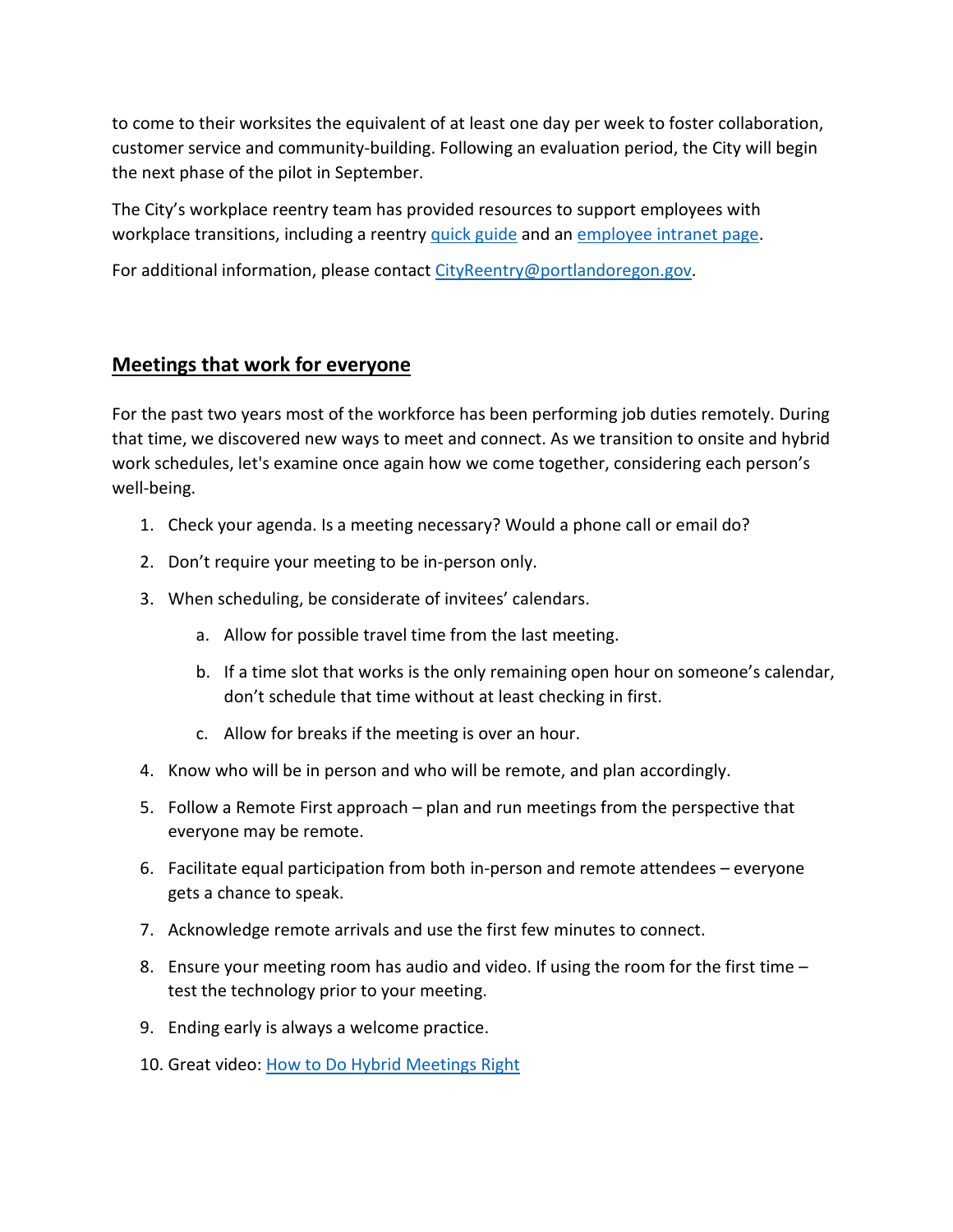# <span id="page-2-0"></span>**Reentry and Work Accommodations**

If you are someone with a disability, pregnant, and/or observe a religious practice, and in need of an accommodation to perform your job, please contact your Human Resources Business Partner (HRBP) for assistance. [HRBP Bureau Assignments](https://www.portlandoregon.gov/bhr/article/430513)

# <span id="page-2-1"></span>**Updating your vaccination status with booster shot info**

The City now has the capability to accept booster shot information if employees want to update their COVID-19 vaccination status. This is not a requirement. Reporting booster information is entirely up to you.

For those with access to a City computer as well as access to the City's network, booster information can be added to your vaccination status form online through th[e CityLink Portal,](https://www.portlandoregon.gov/employee/50542) where you will again find the "My Vaccination Status" tab. Click the tab to access the vaccination status form, then update your status with booster information.

For those who have internet access but do not have access to the City's network, you can update your vaccination status online here: [Employee COVID-19 Vaccination Status Form](https://app.smartsheet.com/b/form/1630264465a1445bae728de4615f96a7)  [\(smartsheet.com\).](https://app.smartsheet.com/b/form/1630264465a1445bae728de4615f96a7)

If you have questions, please email **bhrcommunications@portlandoregon.gov**.

# <span id="page-2-2"></span>**Winterhawks – special ticket offer for City of Portland employees**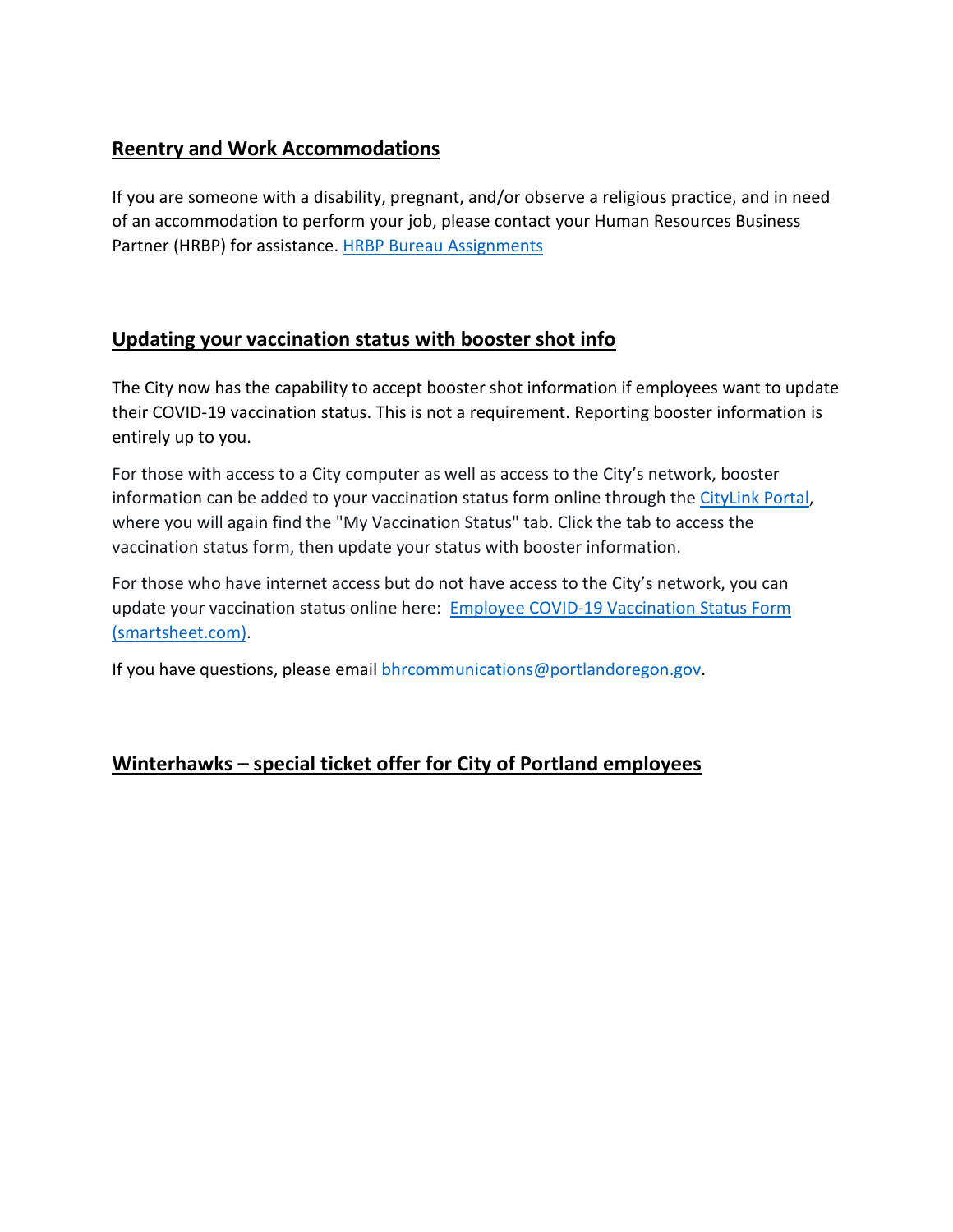

You're invited to bring family and friends to join coworkers for the WHL playoffs! Round one home dates are confirmed s[o follow this link](https://am.ticketmaster.com/winterhawks/promotional-page?filterType=MjM3) to purchase your discounted tickets today. Promo code: PORTLAND. (Note: This type of group ticketing option is also available to any large group of potential ticket purchasers.)

# <span id="page-3-0"></span>**Calling all Gardeners – Free Compost Days are back!**

For the fifth year in a row, PBOT is making spring gardening cheaper and easier with the gift of free compost! Every fall, PBOT collects leaves from city streets and converts them into highquality compost. This spring, we have so much compost, we're giving it away for free!

From April 22 - May 1, in celebration of Earth Day, Portlanders can pick up their FREE compost at our Sunderland Maintenance Yard, 9325 NE Sunderland Rd., from 7 a.m. to 5 p.m. This offer ends May 1 or when we run out of compost, so don't delay. If you have an open-bed vehicle, PBOT will load the compost for you. If you want to bag your own, bring your own shovel and bags.

[RSVP for Free Compost Days on Facebook.](https://www.facebook.com/events/944836319562568/944844456228421?active_tab=about&utm_medium=email&utm_source=govdelivery) [Learn more about Free Compost Days online.](https://www.portland.gov/transportation/events/2022/4/22/free-compost-days)

Questions? Call 503-823-3500. Happy gardening!

# <span id="page-3-1"></span>**SuccessFactors Performance Management for non-represented employees**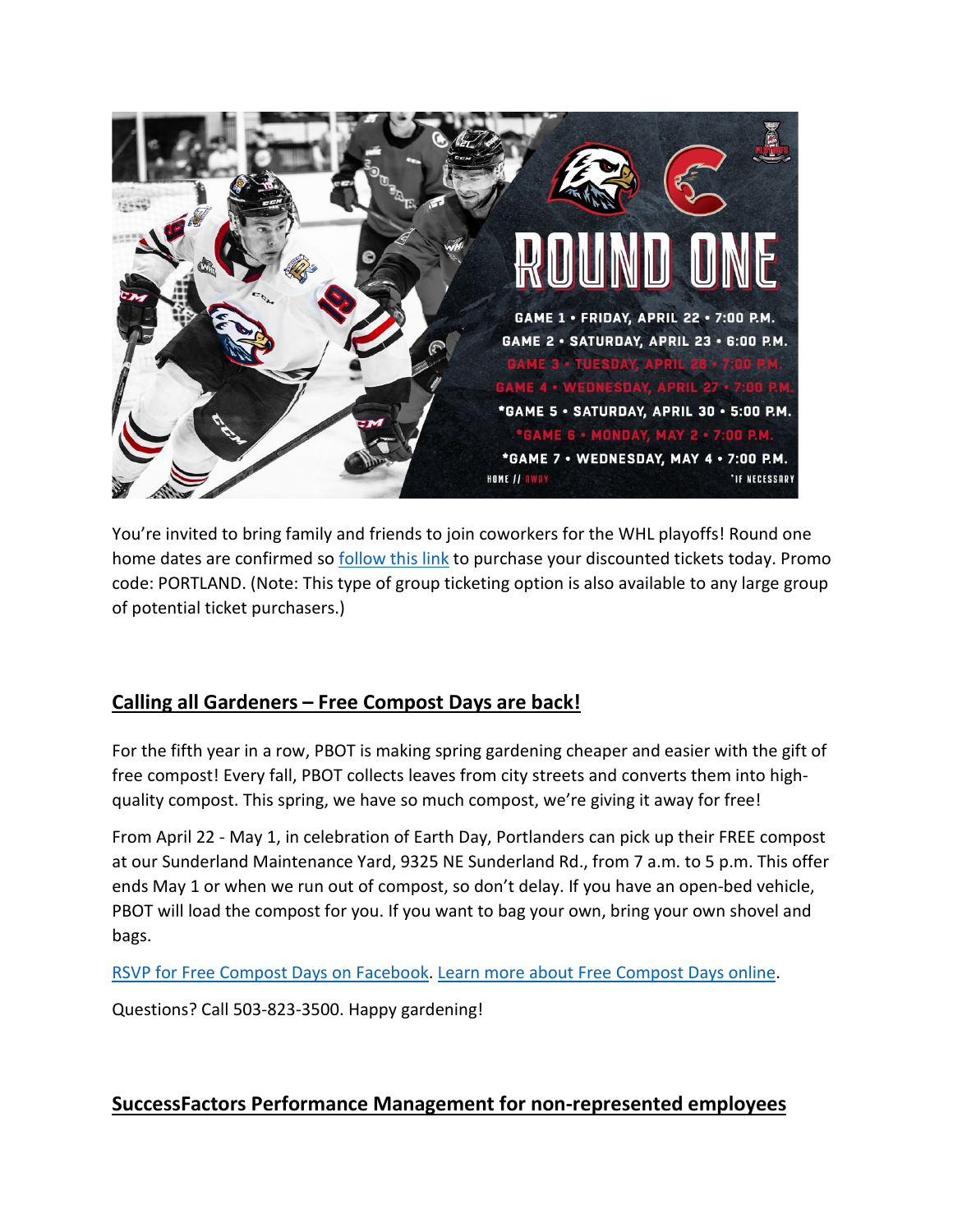

#### **It's time to Align!**

The Align phase of our performance cycle runs from April 1 - July 14.

During this phase, there are a few actions that are required to ensure that performance forms can be equitably calibrated by each bureau, including:

#### **1.) You and your manager hold a third quarterly check-in on your objectives and key results.**

• Managers need to conduct a check-in with each of their direct reports, enter date discussion completed and click the "Discussion Completed" button.

#### **2.) Once the check-in is complete, employees enter [their self-assessment.](https://www.youtube.com/watch?v=tNG9-r8GYZ0)**

- Select a self-rating for each objective using the five-point rating scale.
- Add any overall comments.
- Send to "Next Step."

#### **3.) Once the self-assessment is complete, the [manager will need to enter their assessment.](https://www.youtube.com/watch?v=IGGClEgPQTU)**

- Manager selects a rating for each objective using the five-point rating scale.
- Add any comments they wish to make.
- Manager will add together the average People and Service objective ratings, select an overall rating as well as the appropriate merit award.

#### **4.) The combined review will then go to the bureau's senior leadership for a calibration review process to ensure overall equity in year-end ratings.**

For bureaus to hold year-end calibration sessions before the end of this phase, your bureau may be announcing a specific timeline for each of these abovementioned steps.

Please work with your manager or supervisor to perform your respective tasks as soon as possible during this phase of our process.

[HRAR 9.02](https://www.portland.gov/sites/default/files/2020-06/9.02-performance-management_0.pdf) sets citywide policy on merit awards for eligible staff which are, "based on available resources, the maximum amount of merit pay that may be awarded to eligible staff shall be determined annually by City Council." This coming July, City Council approved a merit award budget of 2% and this year's merit matrix can be accessed on the [Performance and](https://www.portlandoregon.gov/bhr/article/799199)  [Development Process webpage.](https://www.portlandoregon.gov/bhr/article/799199)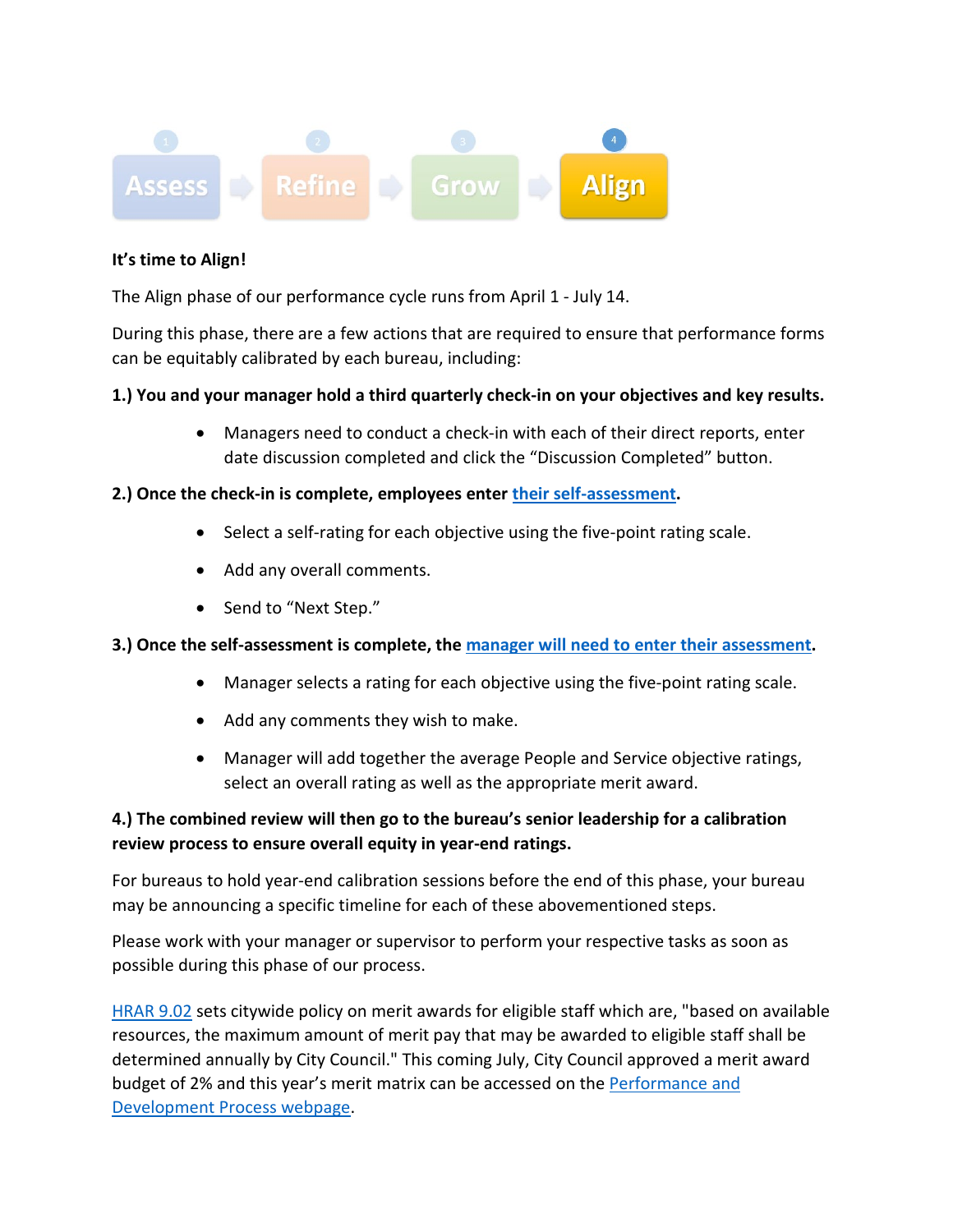# <span id="page-5-0"></span>**Black Space**

This meeting is specifically for City of Portland's Black employees. We will provide support where needed and work together to identify common experiences as well as ways the City can better support and retain Black employees.

Meetings occur on the third Tuesday of every month, 1-2:30 p.m. Join Zoom Meeting at <https://us02web.zoom.us/j/81234850345?pwd=TDJGN1ZWNDVlLzJXZEtHcHJFRWErdz09>

Meeting ID: 812 3485 0345 Passcode: 230082 One tap mobile +16699006833,,81234850345#,,,,\*230082# US (San Jose) +12532158782,,81234850345#,,,,\*230082# US (Tacoma)

# <span id="page-5-1"></span>**COVID-19**

#### **City Shot Clinics**

The City has set up additional shot clinics for employees who want their booster or primary shots for COVID-19. Please see the [CDC website](https://www.cdc.gov/coronavirus/2019-ncov/vaccines/stay-up-to-date.html) to determine if you are due for a booster. The CDC allows mixing of vaccines, so you can safely receive any type of booster. Pfizer will be offered at all clinics except for the Justice Center and East Portland Community Center, which will have Moderna.

#### **The clinics are open to all employees, but not family or dependents.**

Slots are expected to fill quickly. More will be added as needed, so please check back daily. Last time there were cancellations that created "day of" opportunities  $-$  so keep checking back!

Vaccine is also available at many pharmacies or through your primary care provider. Visit [Vaccine Finder](https://www.vaccines.gov/) to locate a pharmacy with COVID shots, or check [Multnomah County Vaccine](https://www.multco.us/novel-coronavirus-covid-19/upcoming-covid-19-vaccination-clinics)  [Sites.](https://www.multco.us/novel-coronavirus-covid-19/upcoming-covid-19-vaccination-clinics) Any City employee may attend any of the shot clinics except for the Justice Center, which has restricted access.

Booster doses are **not required** by the City but are recommended by the CDC. You may use COVID Emergency Paid Sick Leave (EPSL) to attend these on-site offerings. Turn to your bureau timekeeper with coding and timesheet questions.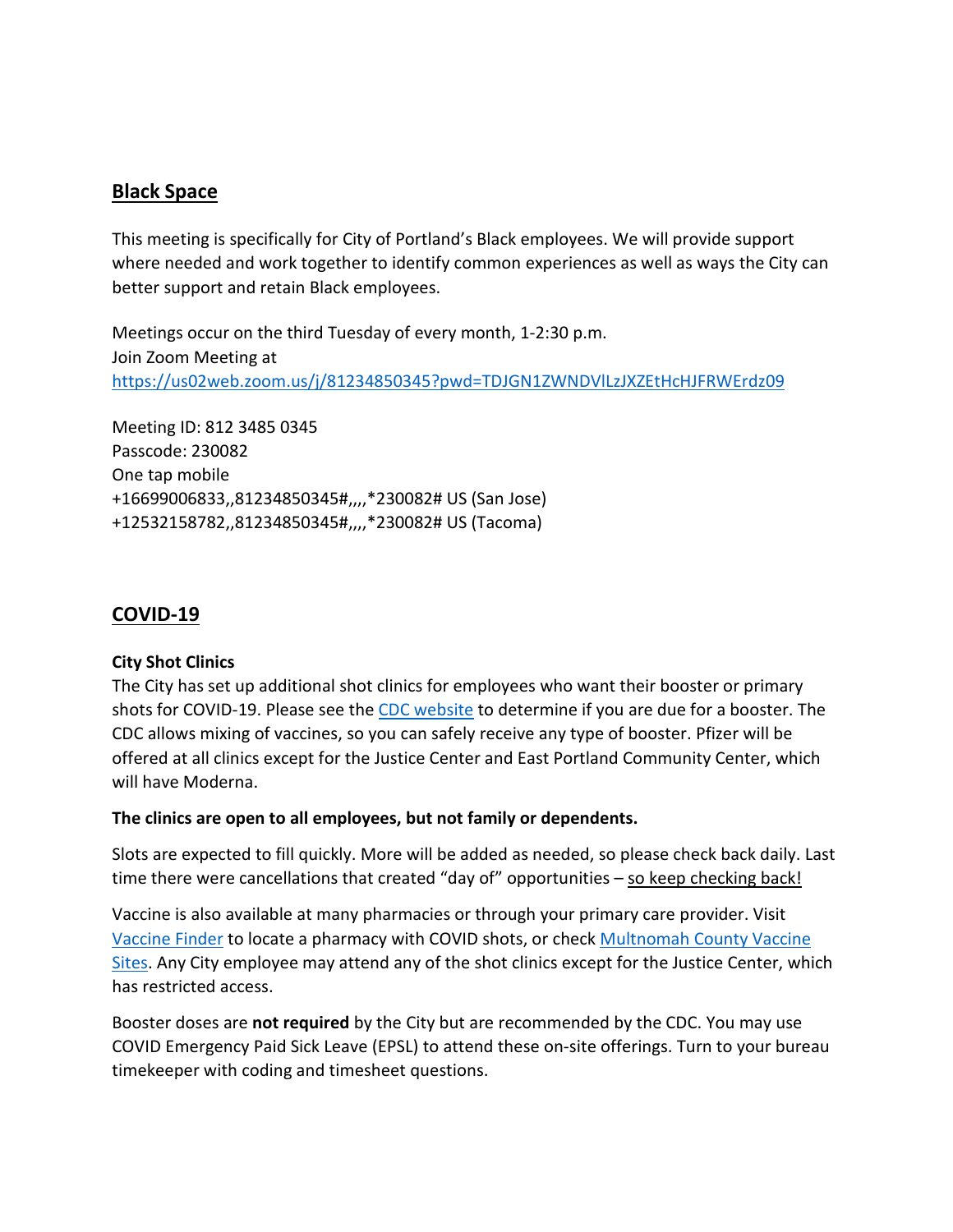Currently, shot clinic access is only available to City of Portland employees. We will let you know if this changes in the future.

#### **SHOT CLINIC SCHEDULE**

Today, April 19, 1-3 p.m. – East Portland Community Center, Multi-Purpose Room. 740 SE 106th Avenue, Portland. (Moderna)<https://www.signupgenius.com/go/EastPCC>

Wednesday, April 20, 5-7 a.m. – Transportation Bureau, Assembly Area. 2929 N. Kerby, Portland. (Pfizer)<https://www.signupgenius.com/go/Kerby>

Wednesday, April 20, 1:30-3:30 p.m. – Water Treatment Plant, Mt. Mazama Room. 5001 North Columbia Blvd. Portland. (Pfizer)<https://www.signupgenius.com/go/WTP>

Thursday, April 21, 6-8 a.m. – Water Bureau, Auditorium. 664 N Tillamook Street, Portland. (Pfizer)<https://www.signupgenius.com/go/Water>

Thursday, April 21, 11 a.m. - 1 p.m. – Portland Building, Room 100. 1120 SW 5th Avenue, Portland. (Pfizer)<https://www.signupgenius.com/go/PB>

#### **Booster Shots**

The COVID-19 vaccines are still effective in preventing severe disease, yet protection can lessen over time. A [booster shot](https://www.cdc.gov/coronavirus/2019-ncov/vaccines/booster-shot.html) is an additional shot recommended for all vaccinated adults to get longer lasting protection. Many vaccines need boosters after a period.

**Q:** With so many people getting infected with the Omicron variant, do the vaccines really help? **A**: Yes! A new [report from the Oregon Health Authority](https://covidblog.oregon.gov/booster-shots-highlighted-in-new-breakthrough-case-report/?utm_medium=email&utm_source=govdelivery) confirms that cases of COVID-19 are much more common in unvaccinated individuals including during the Omicron surge. Being vaccinated lowers risk for infection and receiving a third (booster) dose provides the best protection.

**Q:** If I already had COVID-19 and recovered, am I protected by natural immunity, or do I still need to get a COVID-19 vaccine?

**A:** You should get a COVID-19 vaccine even if you already had COVID-19.

Getting sick with COVID-19 offers some protection from future illness with COVID-19, sometimes called "natural immunity." The level of protection people get from having COVID-19 may vary depending on how mild or severe their illness was, the time since their infection, and their age. No currently available test can reliably determine if a person is protected from infection.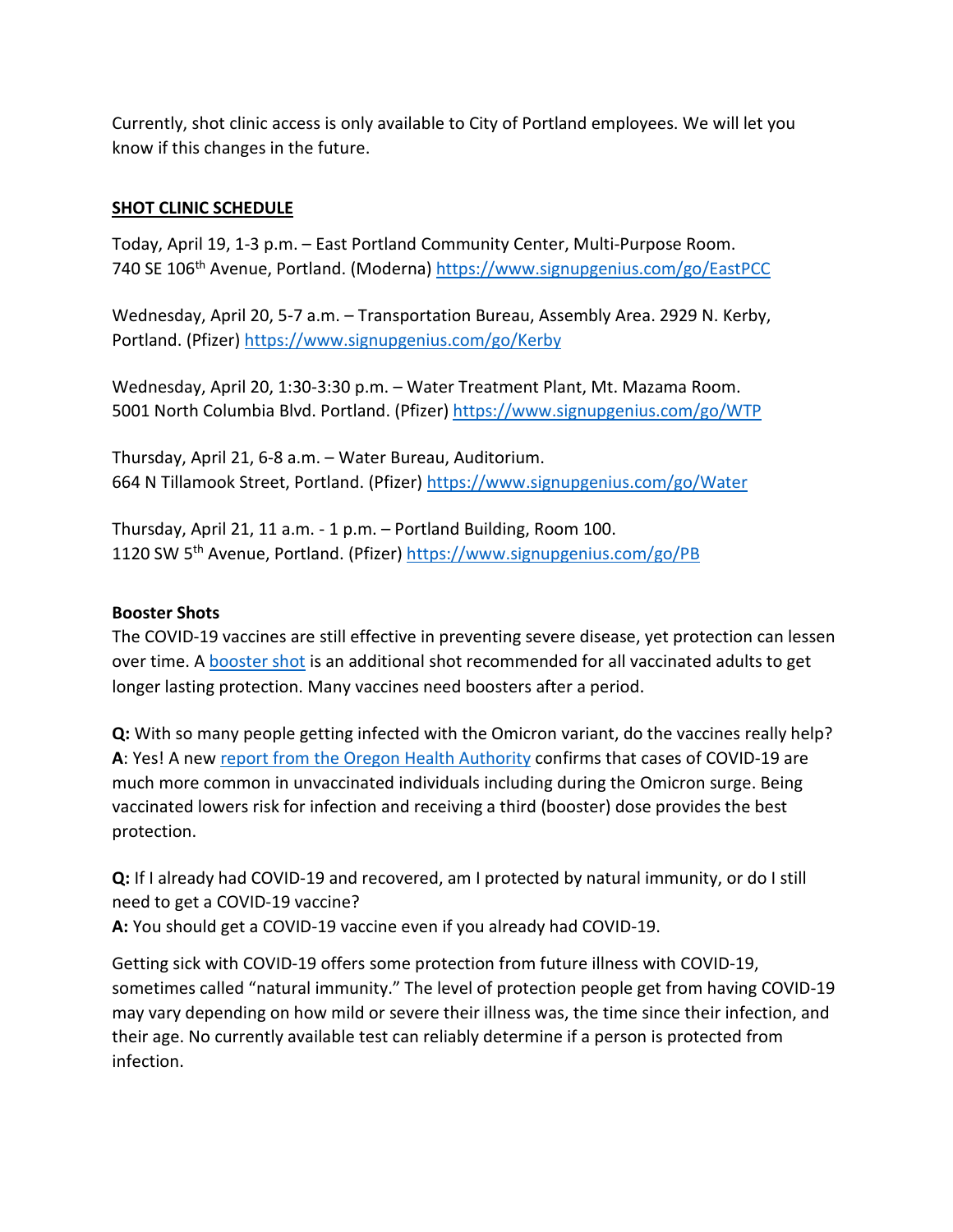[All COVID-19 vaccines currently available](https://www.cdc.gov/coronavirus/2019-ncov/vaccines/different-vaccines.html) in the United States ar[e effective](https://www.cdc.gov/coronavirus/2019-ncov/vaccines/effectiveness/index.html) at preventing COVID-19. Getting a COVID-19 vaccine gives most people a high level of protection against COVID-19 even in people who have already been sick with COVID-19.

[Emerging evidence](https://www.cdc.gov/coronavirus/2019-ncov/science/science-briefs/vaccine-induced-immunity.html#anchor_1635540493225) shows that getting a COVID-19 vaccine after you recover from COVID-19 infection provides added protection to your immune system. [One study](https://www.cdc.gov/mmwr/volumes/70/wr/mm7032e1.htm?s_cid=mm7032e1_e&ACSTrackingID=USCDC_921-DM63289&ACSTrackingLabel=MMWR%20Early%20Release%20-%20Vol.%2070%2C%20August%206%2C%202021&deliveryName=USCDC_921-DM63289) showed that, for people who already had COVID-19, those who do not get vaccinated after their recovery are more than two times as likely to get COVID-19 again than those who get fully vaccinated after recovery.

**Q:** Where can I get a booster?

**A:** To get a booster shot:

- Contact your healthcare provider.
- Ask your local pharmacy.
- City Shot Clinic
- Call 2-1-1.
- Visi[t GetVaccinated.Oregon.gov.](https://getvaccinated.oregon.gov/#/)
- [Visit a weekly clinic.](https://www.multco.us/novel-coronavirus-covid-19/upcoming-covid-19-vaccination-clinics)

As we move forward, we will continue to answer questions related to COVID-19 vaccinations. The intent of the information is to help you make an informed decision about vaccination. Please submit vaccination questions to [Joel.Michels@portlandoregon.gov.](mailto:Joel.Michels@portlandoregon.gov) Answers will be provided in the following week's BHR Bulletin an[d a compiled list is posted here.](https://www.portlandoregon.gov/bhr/article/797240)

The information provided is taken from the Centers for Disease Control and Prevention [\(CDC\)](https://www.cdc.gov/coronavirus/2019-ncov/vaccines/index.html) and Oregon Health Authority [\(OHA\)](https://covidvaccine.oregon.gov/) resources with input from our own Joel Michels, Nurse Practitioner, Occupational Health and Well-being Program Manager.

#### **Testing for Unvaccinated Employees**

The City is moving forward with the Mayor and City Council's directive to test employees who are unvaccinated for COVID-19. The goal remains to keep the workplace as safe as possible as we continue to provide services to the Portland area.

Details and many answers are available in this [COVID-19 Testing FAQ.](https://www.portland.gov/bhr/covid-testing)

Scheduling is underway for those who have not yet declared vaccination status along with those who have an approved exception. You will be notified once scheduled, before testing begins. If you telework, you will not be tested unless you're coming to a City worksite.

Testing adds to the pandemic health and safety plan for the City, but other measures are equally important. Please continue to distance when possible, wear a well-fitting mask, wash your hands frequently, and stay home if you are sick with any COVID-19 symptoms.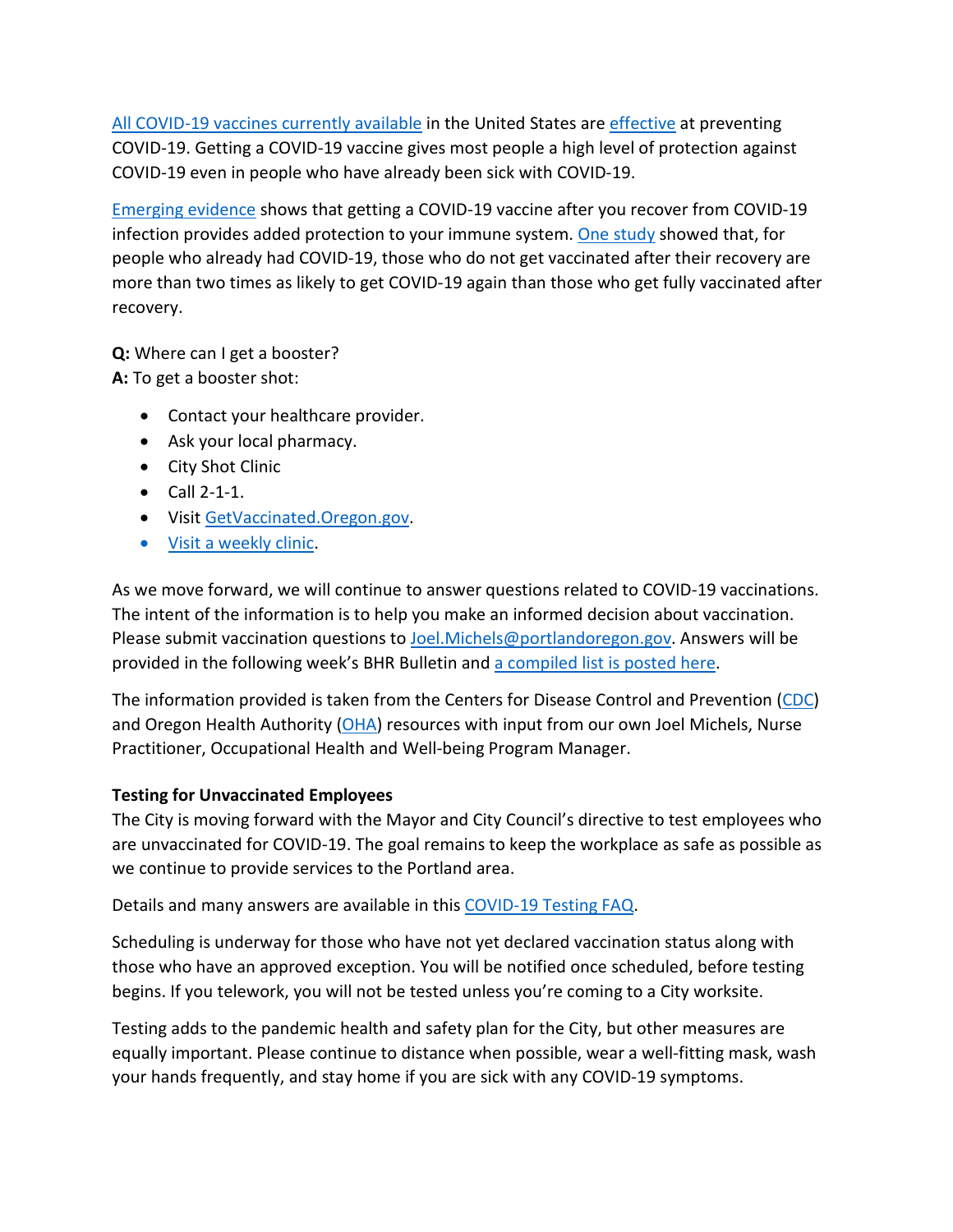#### **COVID-19 At-home Testing Options**

For all employees: The federal government provides free rapid tests for home shipping available at [www.covidtests.gov.](http://www.covidtests.gov/)

For Kaiser enrollees: Rapid antigen home tests are available at local drugstores or online. Please visit kp.org/covidtests for the most up-to-date information on participating retailers. To submit a reimbursement claim, please login to kp.org, go to the "Coverage & Costs" section, then select "Submit a Claim."

For Moda (CityCore/CityNet/CityBasic) enrollees: Members can purchase FDA authorized athome COVID test kits from retailers (including pharmacies and online) and submit to Moda for reimbursement using this form -- [COVID At Home Test Reimbursement.](https://www.modahealth.com/-/media/modahealth/site/shared/forms/ModaHealth-OTC-COVID-19-AtHomeTest-Medical-MemberReimbursementForm.pdf) Itemized receipts are required, and shipping costs are not reimbursable.

**Q:** What is a Self-test or At-home COVID-19 test?

**A: Self-tests** for COVID-19 give rapid results and **can be taken anywhere**, regardless of your vaccination status or whether you have symptoms. Along with [vaccination,](https://www.cdc.gov/coronavirus/2019-ncov/vaccines/your-vaccination.html) [wearing a well](https://www.cdc.gov/coronavirus/2019-ncov/prevent-getting-sick/masks.html)[fitted mask,](https://www.cdc.gov/coronavirus/2019-ncov/prevent-getting-sick/masks.html) and physical distancing, self-tests help [protect you and others](https://www.cdc.gov/coronavirus/2019-ncov/prevent-getting-sick/prevention.html) by reducing the chances of spreading COVID-19.

**Q:** When should I take an At-home COVID-19 test?

**A:** If you have any [COVID-19 symptoms,](https://www.cdc.gov/coronavirus/2019-ncov/symptoms-testing/symptoms.html) you may test immediately, although it can take 24 hours after symptom onset for the test to accurately detect the virus. You may want to repeat the test 24 hours after a negative test to confirm results if you are still having symptoms.

If you were exposed to someone with COVID-19, wait at least five days after exposure. If you test negative for COVID-19, consider testing again one to two days after your first test.

If you are going to an indoor event or a gathering, test immediately before the gathering, or as close to the time of the event as possible. **This is especially important before gathering with** [individuals at risk of severe disease,](https://www.cdc.gov/coronavirus/2019-ncov/need-extra-precautions/people-with-medical-conditions.html) [older adults,](https://www.cdc.gov/aging/covid19/covid19-older-adults.html) those who are [immunocompromised,](https://www.cdc.gov/coronavirus/2019-ncov/need-extra-precautions/people-with-medical-conditions.html#MedicalConditionsAdults) or people who are not [up to date on their COVID-19 vaccines,](https://www.cdc.gov/coronavirus/2019-ncov/vaccines/stay-up-to-date.html) including children who cannot get vaccinated yet.

**Q:** Should I trust the results of a self-test?

**A: Positive results** from self-tests are highly reliable.

**Negative results** from self-tests do not rule out SARS-CoV-2 infection. A negative self-test result may not be reliable, especially if you have symptoms associated with COVID-19.

**Invalid results** from self-tests mean the test did not work properly, and a new test is needed to get an accurate result.

[The City's COVID-19 Response page is available here.](https://www.portlandoregon.gov/bhr/index.cfm?&c=81055)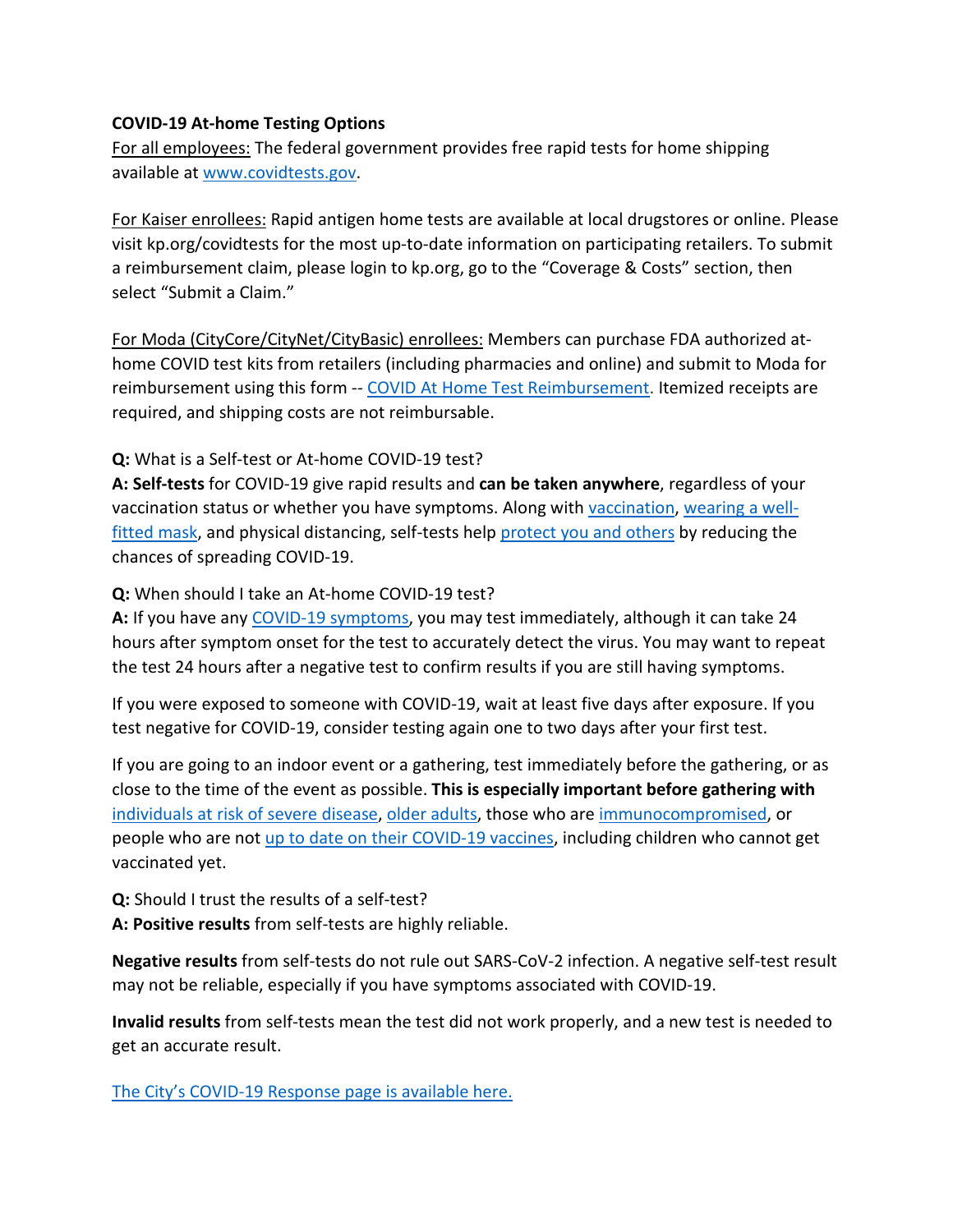# <span id="page-9-0"></span>**Benefits**

#### **[Nike Employee Store Pass | Portland.gov](https://www.portland.gov/bhr/benefit-offerings/news/2021/10/26/nike-employee-store-pass-0)**

Just in time for that spring workout commitment! City of Portland employees can visit the Nike Employee Store and use the provided pass one time through Sunday, May 1, 2022.

#### **National Infertility Awareness Week: April 24-30**

Please join Carrot's Chief Medical Officer and Co-Founder Asima Ahmad, MD, MPH, for a [free,](https://zoom.us/webinar/register/3016480587110/WN_ILPepDHLTXqroZZ8uAvHkw)  [virtual event](https://zoom.us/webinar/register/3016480587110/WN_ILPepDHLTXqroZZ8uAvHkw) to hear the founding story behind Carrot and what she specifically wants you to know about infertility. We invite you to wear orange to our exclusive virtual event. As a part of the #WearOrange campaign hosted by U.S.-based organization, RESOLVE, together, we can all join the infertility conversation, remind others they're not alone, and collectively raise awareness for this important topic.

Wednesday, April 27, 9 a.m.

If you or your partner can't make it, a recording of the virtual event will be emailed to all those who register, and will be posted in the [Resource Center](https://zoom.us/webinar/register/5016480591516/WN_ILPepDHLTXqroZZ8uAvHkw) on the Carrot website.

#### **Infertility resources for you**

When it comes to infertility, there's a lot of information out there. Below, we've rounded up three expert-authored resources from Carrot to help you learn more.

- [Infertility: Overview](https://app.get-carrot.com/read/Fertility/Infertility:-Overview?utm_medium=email&utm_source=employ&utm_campaign=en_c_ee__apr22__email_&utm_content=infertaware&utm_term=)  Check out this article for a general overview of what infertility is, and some of the causes.
- [Infertility: Treatments](https://app.get-carrot.com/read/Fertility/Infertility:-Treatments?utm_medium=email&utm_source=employ&utm_campaign=en_c_ee__apr22__email_&utm_content=infertaware&utm_term=)  Read this article to better understand the different options to treat infertility.
- [Male infertility and pursuing parenthood](https://www.get-carrot.com/blog/baby-steps-josephs-story)  Joseph's story Learn more about Joseph, a 35-year-old man from New York, and his journey to parenthood.

#### **Online Benefits Enrollment System**

The City's Health & Financial Benefits team transitioned to a new online benefits enrollment system as of April 1, 2022. The new system allows us to house active employees and Retiree/COBRA participant enrollments within the same system for the first time. Employee information, plan selections, and dependent information carried forward to the new system. Beneficiary information is stored within our previous system and will be good through June 30, 2022. During open enrollment, we hope you'll take time to review the new system, your plan elections and set beneficiary allocations.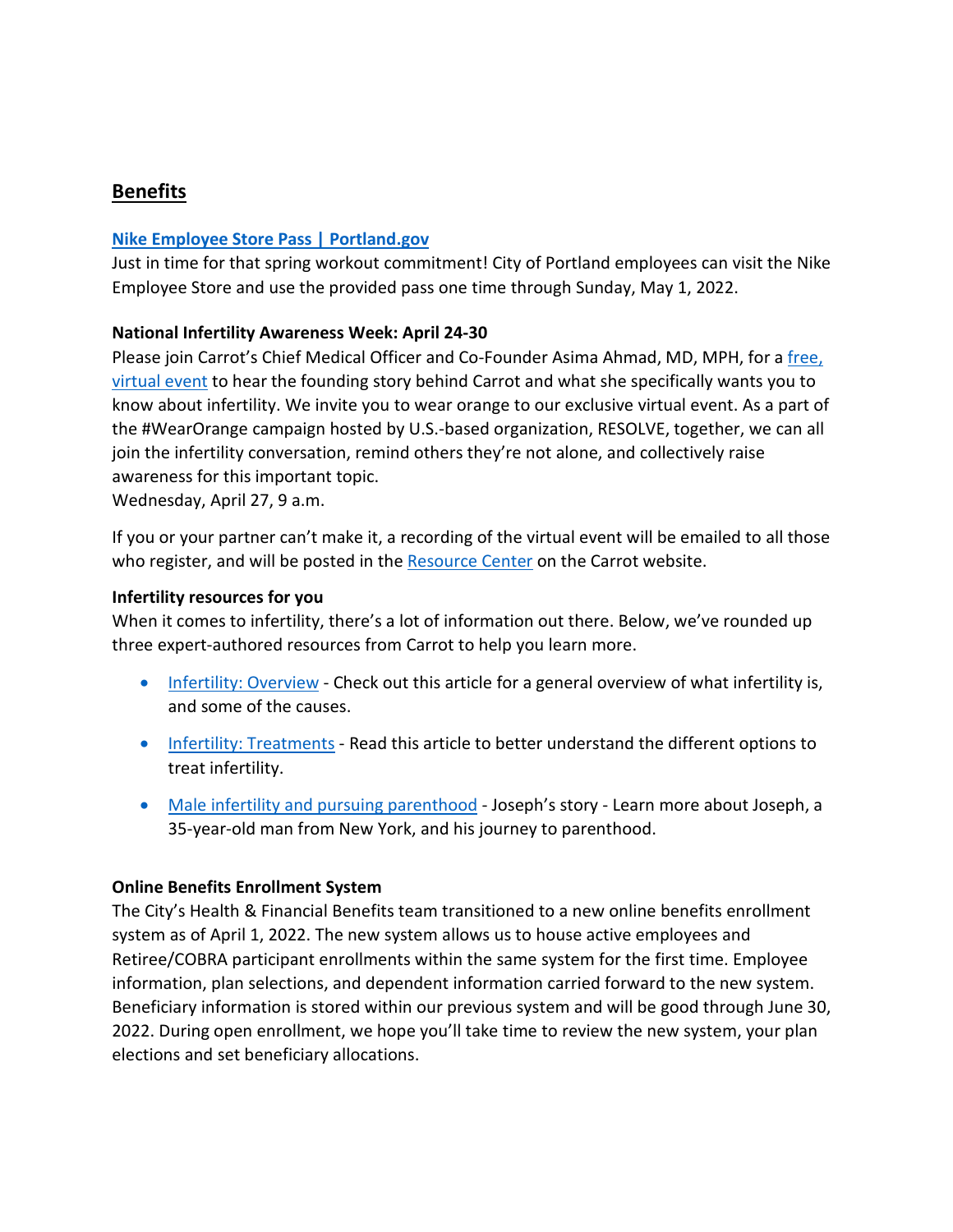If you are a new employee needing to make your benefit elections, a current employee needing to make changes to your benefits due to a qualifying life event, or want to set your beneficiary allocations, please login to the new enrollment portal at [www.portland.gov/benefits.](https://www.portland.gov/benefits) If you have any questions, please contact the benefits office at **benefits@portlandoregon.gov**.

Thank you for your patience as we update our systems to better serve employees and plan participants.

**CityStrong GuidanceResources: a free and confidential Employee Assistance Program (EAP)**  Provided by the City of Portland, offering support for personal and work-related issues. Professionally trained Guidance Consultants are available 24 hours a day, 7 days a week, 365 days a year.

CityStrong GuidanceResources contact info: 855.888.9891 [guidanceresources.com](https://www.guidanceresources.com/groWeb/login/login.xhtml) App: GuidanceNow Web ID: CityStrong

#### **Webinars**

*Budgeting: Establish good spending and saving habits* Tuesday, April 26, 9 a.m. Thursday April 28, 6 a.m. *and* 12 p.m. [Register here.](https://voyafa.zoom.us/webinar/register/WN_jalwtC9vQGa3Bf00BMP-Pw)

# *Budgeting: Build your budget using Voya's budget calculator*

[Watch this 3-minute video.](https://www.voya.com/page/on-demand/budget-calculator)

#### **Deferred Compensation Program Resources**

#### *Navigating Market Volatility*

If market volatility is causing you to consider making changes to your retirement strategy, keep in mind your long-term retirement planning goals and risk tolerance. A great way to learn more is to [visit this resource page](https://www.voya.com/page/navigating-market-volatility) designed to help you understand the fundamentals of market volatility and learn strategies that can help guide you through uncertain times.

#### *Addressing uncertainty series: Market Volatility*

Market fluctuations may be concerning but saving for retirement involves investing for the long term. Learn about the importance of staying invested and why staying the course matters. [Watch this 1-minute video.](https://www.voya.com/page/on-demand/addressing-uncertainty-series-market-volatility)

#### *Money Management Strategies During Inflationary Times*

The inflation reading from Jan. 2021 to Jan. 2022 was a whopping 7.5%. As a result, inflation worries are now a leading cause of financial anxiety for many households as purchases like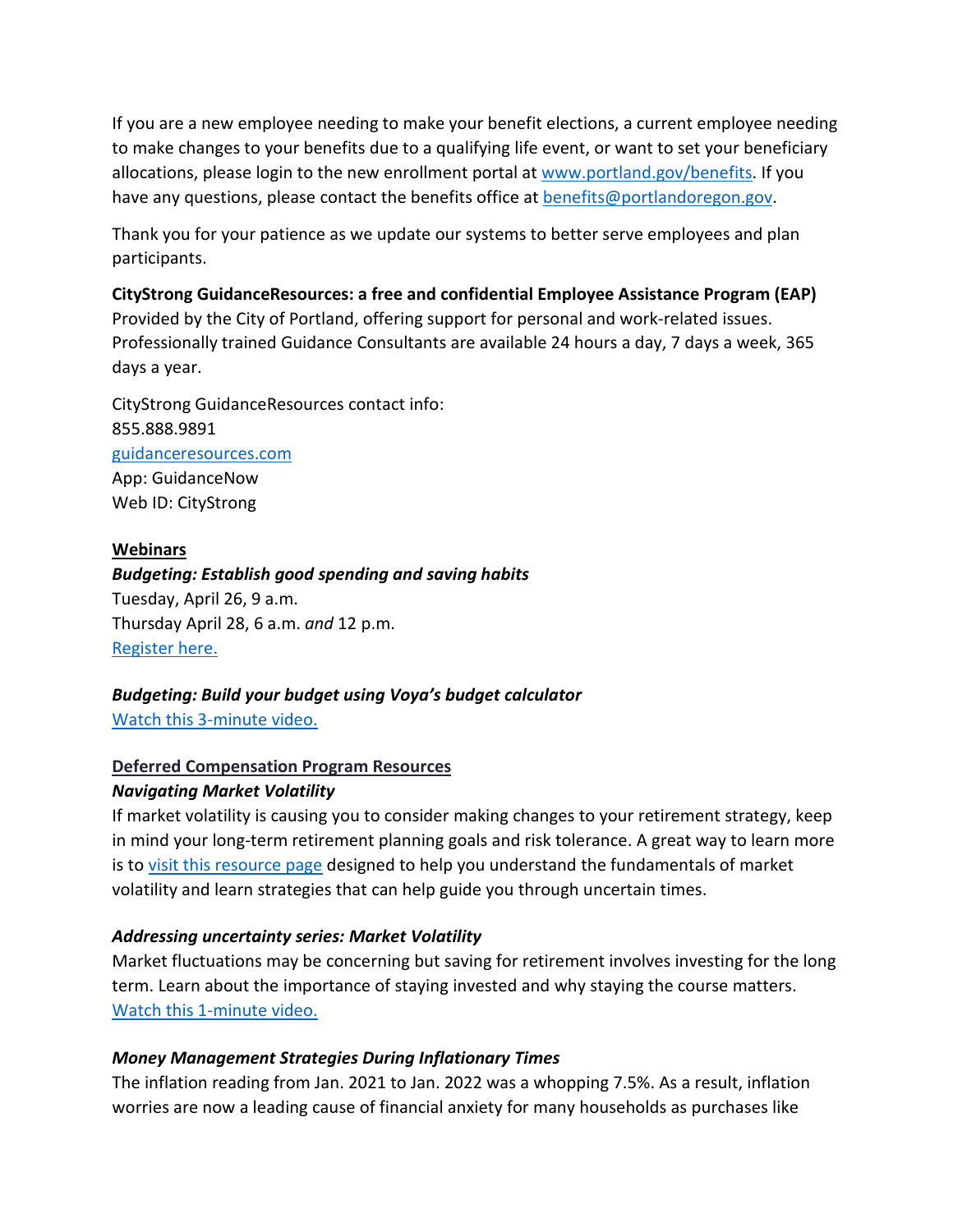groceries, gas, furniture and used cars have spiked in cost. [This article](https://blog.voya.com/financial-decisions/money-management-strategies-during-inflationary-times-nc) provides some great suggested strategies to help lessen the stress and financial bite of your day-to-day finances.

#### <span id="page-11-0"></span>**Recruiting**

**Jobs** [Current Internal Recruitments](https://www.governmentjobs.com/careers/portlandor/promotionaljobs) [Current External Recruitments](https://www.governmentjobs.com/careers/portlandor?) [Current Lateral Transfer Opportunities](https://www.governmentjobs.com/careers/portlandor/transferjobs)

# <span id="page-11-1"></span>**Training** *(VIRTUAL)*

#### **Required, All Employees**

Be sure to visit [CityLearner](https://www.portlandoregon.gov/sf) for course descriptions and the most current class details.

# *Workplace Harassment & Discrimination* **Prevention (HR 2.02)** *Initial for Non-Supervisory Employees*

Wednesday, May 11, 4-6 p.m.

#### *Workplace Harassment & Discrimination Prevention (HR 2.02) Refresher for Non-Supervisory Employees* Friday, April 29, 3-4 p.m.

*Workplace Harassment, Discrimination, & Retaliation Prevention (HR 2.02) Initial Training for Managers/Supervisors*  Wednesday, July 20, 1-3 p.m.

*Workplace Harassment, Discrimination, & Retaliation Prevention (HR 2.02) Refresher Training for Managers/Supervisors*  Wednesday, June 22, 4-5 p.m.

*Reasonable Suspicion of Drug and Alcohol Use Training (DOT), Mgrs./Sups. – Cost \$30.00* Thursday, June 16, 9 a.m. - 12 p.m.

*Reasonable Suspicion of Drug and Alcohol Use Training (Non-DOT) - Mgrs./Sups. – \$30.00* Thursday, June 2, 9-11 a.m.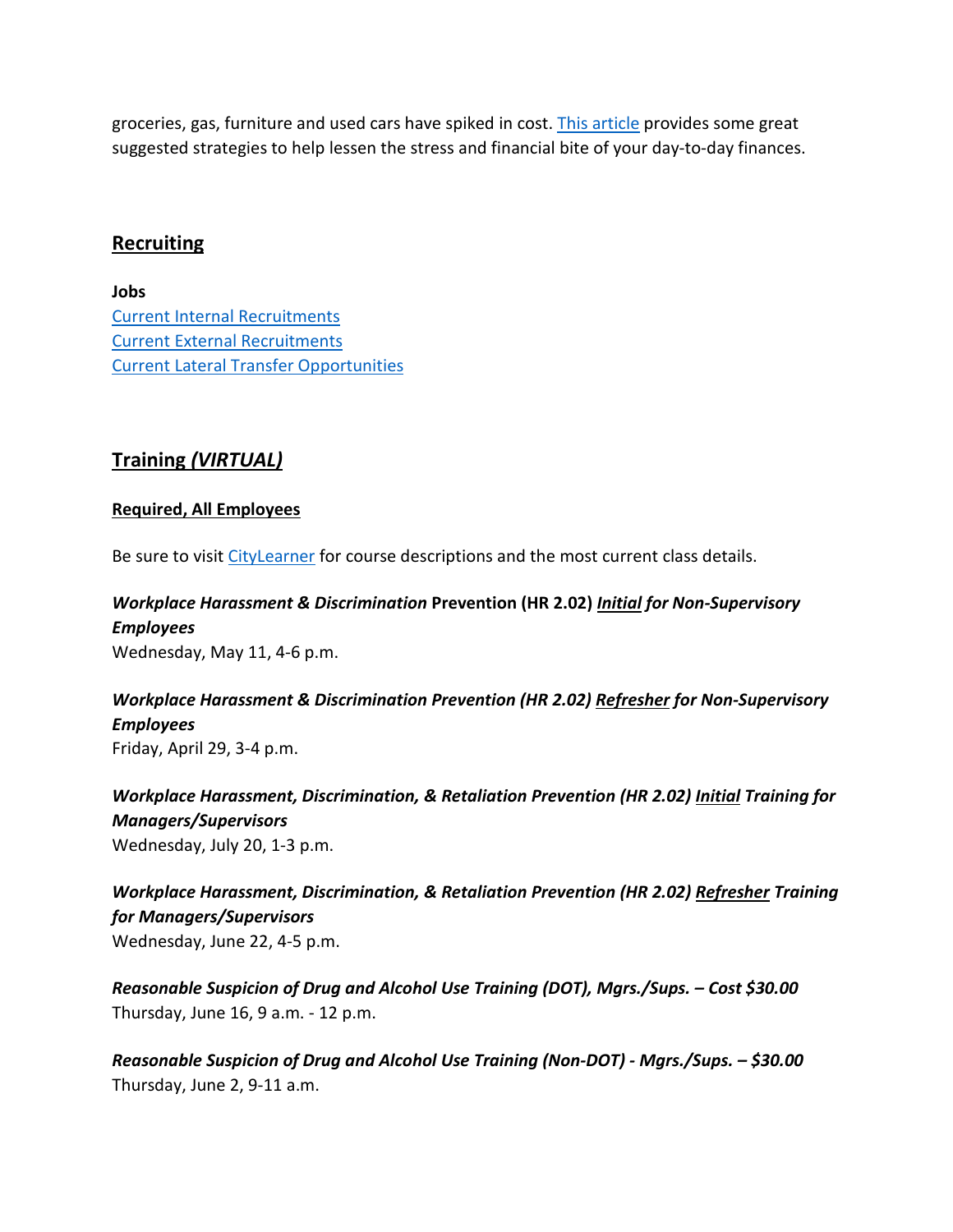#### *Racial Equity 101*

Thursday, April 21, 8:30 a.m. - 12 p.m. Monday, April 25, 1:30-5 p.m.

#### *General Security Awareness Training*

This eLearning is due annually. Here's a link to the course: [General Security Awareness](https://performancemanager4.successfactors.com/sf/learning?destUrl=https%3a%2f%2fcityofport%2eplateau%2ecom%2flearning%2fuser%2fdeeplink%5fredirect%2ejsp%3flinkId%3dITEM%5fDETAILS%26componentID%3dLMS61011035%26componentTypeID%3dELRN%26revisionDate%3d1638978720000%26fromSF%3dY&company=cityofport) 

#### *Defensive Driver Training -- eLearning now available in CityLearner*

The eLearning can be taken at any time. Direct link to the course: [Defensive Driver](https://cityofport.plateau.com/learning/user/common/viewItemDetails.do?OWASP_CSRFTOKEN=5M1O-5ANN-0TLU-3QOL-OISM-MYFY-1V3A-L7M9&componentID=LMS61011177&componentTypeID=ELRN&fromSF=Y&revisionDate=1607576040000&menuGroup=Learning&menuItem=Cur&fromDeepLink=true&hideItemDetailsBackLink=true)

**Leadership Engagement and Development (LEAD) Training for Managers & Supervisors** (These classes are open to *all* Managers and Supervisors for registration.)

#### **[Emotional Intelligence](https://performancemanager4.successfactors.com/sf/learning?destUrl=https%3a%2f%2fcityofport%2eplateau%2ecom%2flearning%2fuser%2fdeeplink%5fredirect%2ejsp%3flinkId%3dITEM%5fDETAILS%26componentID%3d29034%26componentTypeID%3dILT%26revisionDate%3d1621278240000%26fromSF%3dY&company=cityofport)**

Part 1: Wednesday, May 18, 9 a.m. - 12 p.m. Part 2: Friday, May 20, 9 a.m. - 12 p.m.

**[Understanding the Neurology of Equity & Inclusion](https://performancemanager4.successfactors.com/sf/learning?destUrl=https%3a%2f%2fcityofport%2eplateau%2ecom%2flearning%2fuser%2fdeeplink%5fredirect%2ejsp%3flinkId%3dITEM%5fDETAILS%26componentID%3d39004%26componentTypeID%3dILT%26revisionDate%3d1638564360000%26fromSF%3dY&company=cityofport)** [Portland State University, Center for Executive and Professional Education](https://www.pdx.edu/professional-education/)**,** facilitated by [Tia](https://www.pdx.edu/professional-education/profile/tia-coachman)  [Coachman](https://www.pdx.edu/professional-education/profile/tia-coachman)  Thursday, April 28, 9 a.m. - 12 p.m. Thursday, May 5, 9 a.m. - 12 p.m.

#### **[Centering Wellbeing: Let's Talk Mental Health!](https://performancemanager4.successfactors.com/sf/learning?destUrl=https%3a%2f%2fcityofport%2eplateau%2ecom%2flearning%2fuser%2fdeeplink%5fredirect%2ejsp%3flinkId%3dITEM%5fDETAILS%26componentID%3d30004%26componentTypeID%3dILT%26revisionDate%3d1625183220000%26fromSF%3dY&company=cityofport)**

Wednesday, May 4, 9 a.m. - 12:30 p.m.

#### **Professional Development**

#### *New Employee Orientation*

Click [New Employee Orientation](https://www.portlandoregon.gov/bhr/77721) for more information. Tuesday, May 10, 10 a.m. - 1:30 p.m. (30-minute lunch break is included)

*Bloodborne Pathogen Training* Wednesday, May 4, 1:30-3:30 p.m.

*Administering the Discipline Process - Managers & Supervisors* Monday, April 25, 9 a.m. - 12:30 p.m.

*Reasonable Employment Accommodations* 

Monday, April 25, 1-2:30 p.m.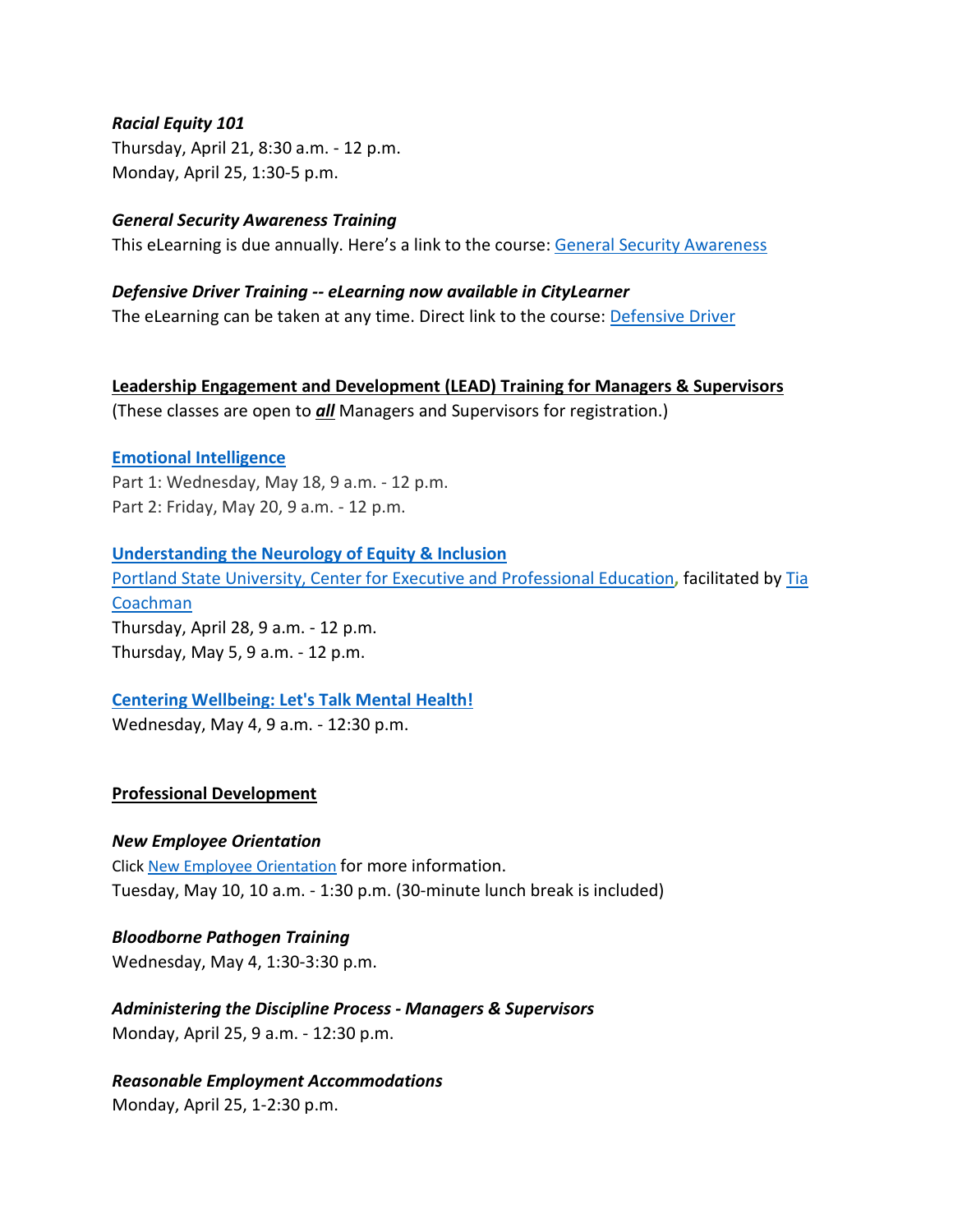#### *Performance Review Process*

Specifically designed for non-supervisory staff, managers and supervisors. Provides participants with an overview of the fiscal year process. Direct links to the classes: [SuccessFactors Performance Review Process Overview](https://cityofport.plateau.com/learning/user/common/viewItemDetails.do?OWASP_CSRFTOKEN=DU90-LX7U-MJFA-R3RR-74UK-2I97-WO9L-P1RW&componentID=29037&componentTypeID=ELRN&fromSF=Y&revisionDate=1621295700000&menuGroup=Learning&menuItem=Cur&fromDeepLink=true&hideItemDetailsBackLink=true)  [SuccessFactors Performance Review Process Overview for Managers and Supervisors](https://sts.portlandoregon.gov/adfs/ls/?SAMLRequest=hZJPb9swDMW%2FisC7bUVL61SIU2QLigXYH7fxethlUGU6FSBLnig367ev7aRbd0mv0iPf449cXv9pLXvCQMa7AmYpB4ZO%2B9q4fQE%2FqptkAderJanWik6u%2B%2Fjo7vB3jxTZUOhIHn8K6IOTXpEh6VSLJKOWu%2FXXL1KkXHbBR6%2B9BbYZCo1TcTJ7jLEjmWUUKe18iFa52gfce5fu%2FVOm6oYySxmwGx80Tt4FNMoSAttuCvg1V3n90OirZJZ%2FwGTeIE%2BuLgRPxEWuZwKV5vnlICXqcesoKhcLEFyIhItELKpZLvlc8stULPhPYOUp5UfjjtOfG%2BnhKCL5uarKpPy%2Bq4Ddv1IcBHBiJif38BbW%2BcaKCMPIB1avfA6HQ0q91kjUKB19oFT7NtMmPvtmBLfM3nr93da3ofl2U3pr9DNbW%2BsPnwKqiAXE0OOEtVXxfJzxxdRJM0llN05IEV0EtivH%2Fre9sqYxGP6t8924kK1Oif%2B%2FqNUL&RelayState=%2Fsf%2Flearning%3FdestUrl%3Dhttps%253a%252f%252fcityofport%252eplateau%252ecom%252flearning%252fuser%252fdeeplink%255fredirect%252ejsp%253flinkId%253dITEM%255fDETAILS%2526componentID%253d29040%2526componentTypeID%253dELRN%2526revisionDate%253d1621298220000%2526fromSF%253dY&SigAlg=http%3A%2F%2Fwww.w3.org%2F2000%2F09%2Fxmldsig%23rsa-sha1&Signature=Nh05m6BdIM%2FxvyYo0XGgvYRymZoYM8duNho3YqhMrhB7dt0AJszl8HP9tMyr1Rm970uBY8qN1OK2VQ1DitXtL9X5kz06hi1lh1qU%2BNQBVJv%2F2mbWdoqb58FMYKiqv97cu9yMld0iUdw6Mkp%2FB1rVy%2F6nxhm7IUmo9suGPepTh6k%3D)

#### **Procurement Training**

#### *Cooperative and City Agreements*

Tuesday, May 3, 9-11 a.m. [Join Microsoft Teams Meeting](https://teams.microsoft.com/l/meetup-join/19%3ameeting_YTUwYjg0ODEtMTZiMS00ZmRlLThjODctZDE5NDdkNzg1ZTdh%40thread.v2/0?context=%7b%22Tid%22%3a%22636d7808-73c9-41a7-97aa-8c4733642141%22%2c%22Oid%22%3a%2286b2ae6e-2fe6-44ca-9974-4b60b2e2cd99%22%7d) [+1 971-323-0035](tel:+19713230035,,619033769) Conference ID: 619 033 769#

#### *Introduction to Procurement*

Learn the fundamentals of public procurement at the City of Portland. This course is recommended before taking other courses in the curriculum. Wednesday, May 18, 9-11 a.m. [Join Microsoft Teams Meeting](https://teams.microsoft.com/l/meetup-join/19%3ameeting_OWI3OGJlZDAtYTlhYS00ZWQ0LTkwNWYtOTM5YmZlYzI1MmIx%40thread.v2/0?context=%7b%22Tid%22%3a%22636d7808-73c9-41a7-97aa-8c4733642141%22%2c%22Oid%22%3a%2286b2ae6e-2fe6-44ca-9974-4b60b2e2cd99%22%7d) [+1 971-323-0035 C](tel:+19713230035,,379601170)onference ID: 379 601 170#

#### *Contractual Risk*

Learn the basic terminology associated with contractual risk, common insurance coverages required by the City of Portland, and how to use the new Risk Assessment Tool. Tuesday, May 24, 9-11 a.m. [Join Microsoft Teams Meeting](https://teams.microsoft.com/l/meetup-join/19%3ameeting_ZjhkNmE5Y2EtODgyZS00NGQ4LTkxZGEtMDY1ZTE4YzdlYmZh%40thread.v2/0?context=%7b%22Tid%22%3a%22636d7808-73c9-41a7-97aa-8c4733642141%22%2c%22Oid%22%3a%2286b2ae6e-2fe6-44ca-9974-4b60b2e2cd99%22%7d) [+1 971-323-0035,](tel:+19713230035,,900700535) Conference ID: 900 700 535#

View [a complete list of Procurement Trainings.](https://www.portlandoregon.gov/brfs/article/780678)

#### **Virtual Portland Community College Classes**

Please note Supervisor/Manager approval is required for courses with a fee. **Be sure to sign up as soon as possible to avoid cancellation of a class due to low enrollment.**

#### *Excel Database/List Management \$225.00*

Wednesday, April 20, 9 a.m. - 1 p.m.

#### *Project Management for Municipalities \$499.00*

\*\*\*You must attend both days of the class to receive credit for attendance\*\*\* Day 1: Tuesday, April 26, 9 a.m. - 4 p.m. Day 2: Tuesday, May 3, 9 a.m. - 4 p.m.